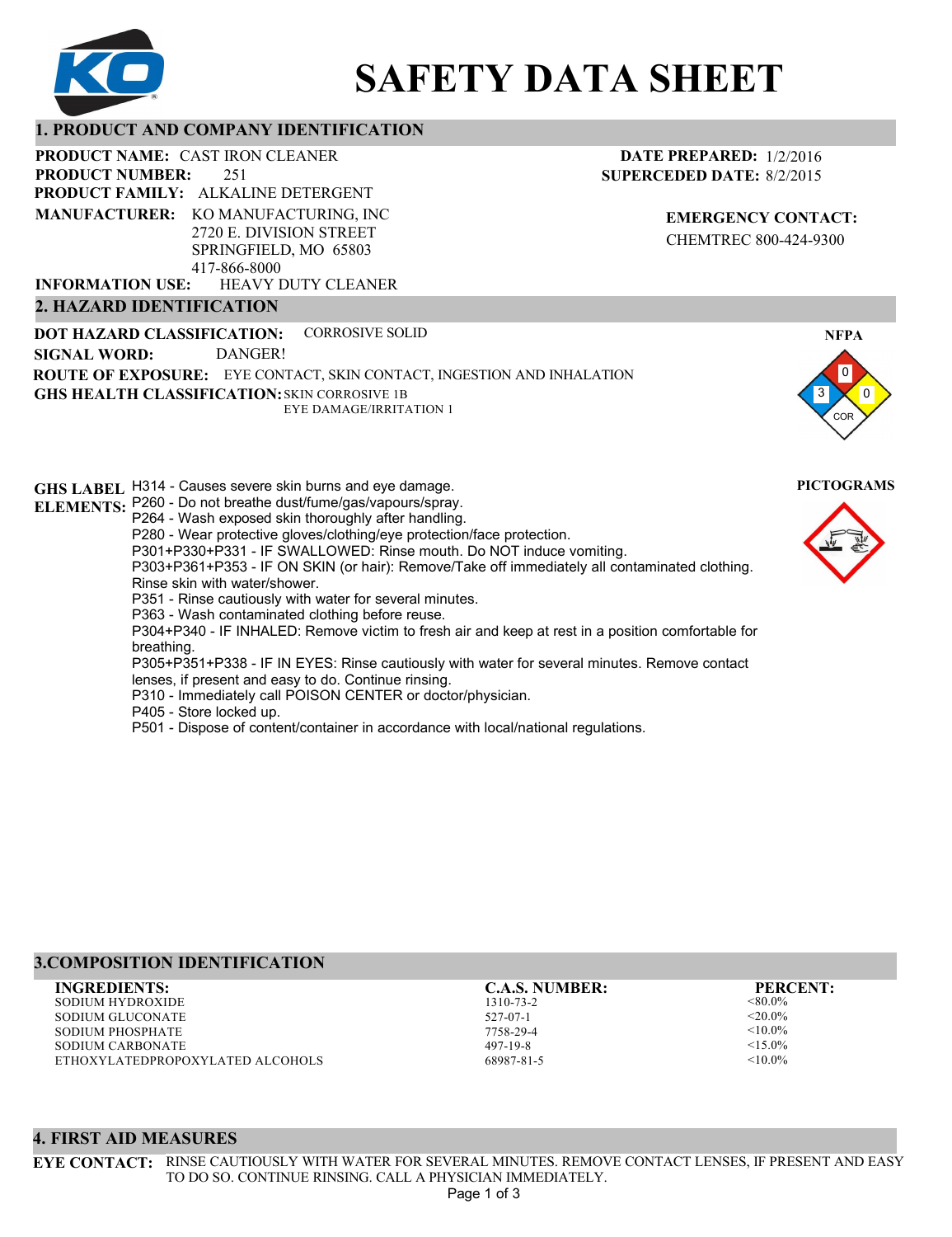#### **4. FIRST AID MEASURES - CONTINUED**

**SKIN CONTACT:** WASH EXPOSED SKIN THOROUGHLY AFTER HANDELING. REMOVE/TAKE OFF IMMEDIATELY ALL CONTAMINATED CLOTHING. RINSE SKIN WITH WATER/SHOWER. GET MEDICAL ADVICE/ATTENTION.

**INGESTION:** RINSE MOUTH. DO NOT INDUCE VOMITING. IF CONSCIOUS, GIVE LARGE QUANTITIES OF WATER TO DRINK. CALL A POISON CENTER OR PHYSICIAN IMMEDIATELY.

**INHALATION:** REMOVE VICTIM TO FRESH AIR AND KEEP AT REST IN A POSITION COMFORTABLE FOR BREATHING. GIVE OXYGEN OR ARTIFICIAL RESPIRATION AS NEEDED. CALL A POISON CENTER OR PHYSICIAN IMMEDIATELY.

#### **5. FIRE FIGHTING MEASURES**

**FLAMMABLE PROPERTIES:** NON FLAMMABLE.

**FLASH POINT:** DOES NOT FLASH.

**SUITABLE EXTINGUISHING MEDIA:** DRY CHEMICAL, FOAM OR CARBON DIOXIDE, WATER SPRAY.

**UNSUITABLE EXTINGUISHING MEDIA:** NOT ESTABLISHED.

**SPECIFIC HAZARDS ARISING** NONE KNOWN.

**FROM THE CHEMICAL:**

**PROTECTIVE EQUIPMENT AND** WEAR SELF-CONTAINED BREATHING APPARATUS (PRESSURE DEMAND MSHA/NIOSH

**PRECAUTIONS FOR FIREFIGHTERS:** APPPROVED) AND FULL PROTECTIVE GEAR.

#### **6. ACCIDENTAL RELEASE MEASURES**

**PERSONAL PRECAUTIONS:** AVOID CONTACT WITH EYES AND SKIN. WEAR PROPER PROTECTIVE EQUIPMENT WHEN DEALING WITH RELEASE.

**ENVIRONMENTAL PRECAUTIONS:** CONTAIN SPILL TO AVOID RELEASE TO THE ENVIRONMENT. KEEP CONTAINER TIGHTLY CLOSED.

**METHODS FOR CONTAINMENT** CAREFULLY SWEEP UP MATERIAL AND TRANSFER TO A CONTAINER FOR REUSE OR **AND CLEAN-UP:** DISPOSAL. THOROUGHLY RINSE AREA WITH WATER.

#### **7. HANDLING AND STORAGE**

**HANDLING:** HANDLE WITH CARE AND AVOID CONTACT WITH EYES AND SKIN. ALWAYS WEAR PROPER CHEMICAL RESISTANT PROTECTIVE EQUIPMENT 29CFR1910.132-138. WASH THOROUGHLY AFTER HANDLING.

**STORAGE:** AVOID RELEASE TO THE ENVIRONMENT. STORE IN LOCKED STORAGE USING CORROSIVE RESISTANT CONTAINERS. KEEP OUT OF REACH OF CHILDREN.

#### **8. EXPOSURE CONTROLS/PERSONAL PROTECTION**

**ENGINEERING CONTROLS:** IF DUST OR MIST LEVELS ARE HIGH SPECIAL VENTILATION MAY BE REQUIRED.

**EYE / FACE PROTECTION:** CHEMICAL SAFETY GOGGLES AND FULL FACE SHIELD.

**SKIN PROTECTION:** CHEMICAL RESISTANT GLOVES AND IMPERVIOUS APRON AND BOOTS.

**THRESHOLD LIMIT VALUE (TLV):** SODIUM HYDROXIDE, 2 MG/M³

#### **9. PHYSICAL AND CHEMICAL PROPERTIES**

**PHYSICAL STATE:** SOLID.

**APPEARANCE: ODOR:** OFF-WHITE GRANULAR. NO SCENT.

**BOILING POINT:** NOT ESTABLISHED.

**FREEZING POINT:** NOT ESTABLISHED.

**SPECIFIC GRAVITY:** NOT ESTABLISHED.

**pH (1%):** 12.7-13.1

**EVAPORATION RATE:** LESS THAN 1.

**FLASH POINT:** DOES NOT FLASH.

**LOWER FLAMMABILITY/EXPLOSIVE LIMIT:** NOT ESTABLISHED.

**UPPER FLAMMABLE/EXPLOSIVE LIMIT:** NOT ESTABLISHED.

**AUTO-IGNITION TEMPERATURE:** NOT ESTABLISHED.

**VISCOSITY:** NOT ESTABLISHED.

**REALITIVE DENSITY:** NOT ESTABLISHED.

**SOLUBILITY:** SOLUBLE.

**VAPOR PRESSURE:** NOT ESTABLISHED.

**VAPOR DENSITY:** NOT ESTABLISHED.

**DECOMPOSITION** NOT ESTABLISHED. **TEMPERATURE:**

**PARTICAL COEFFICIENT:** NOT ESTABLISHED. **N-OCTANOL/WATER**